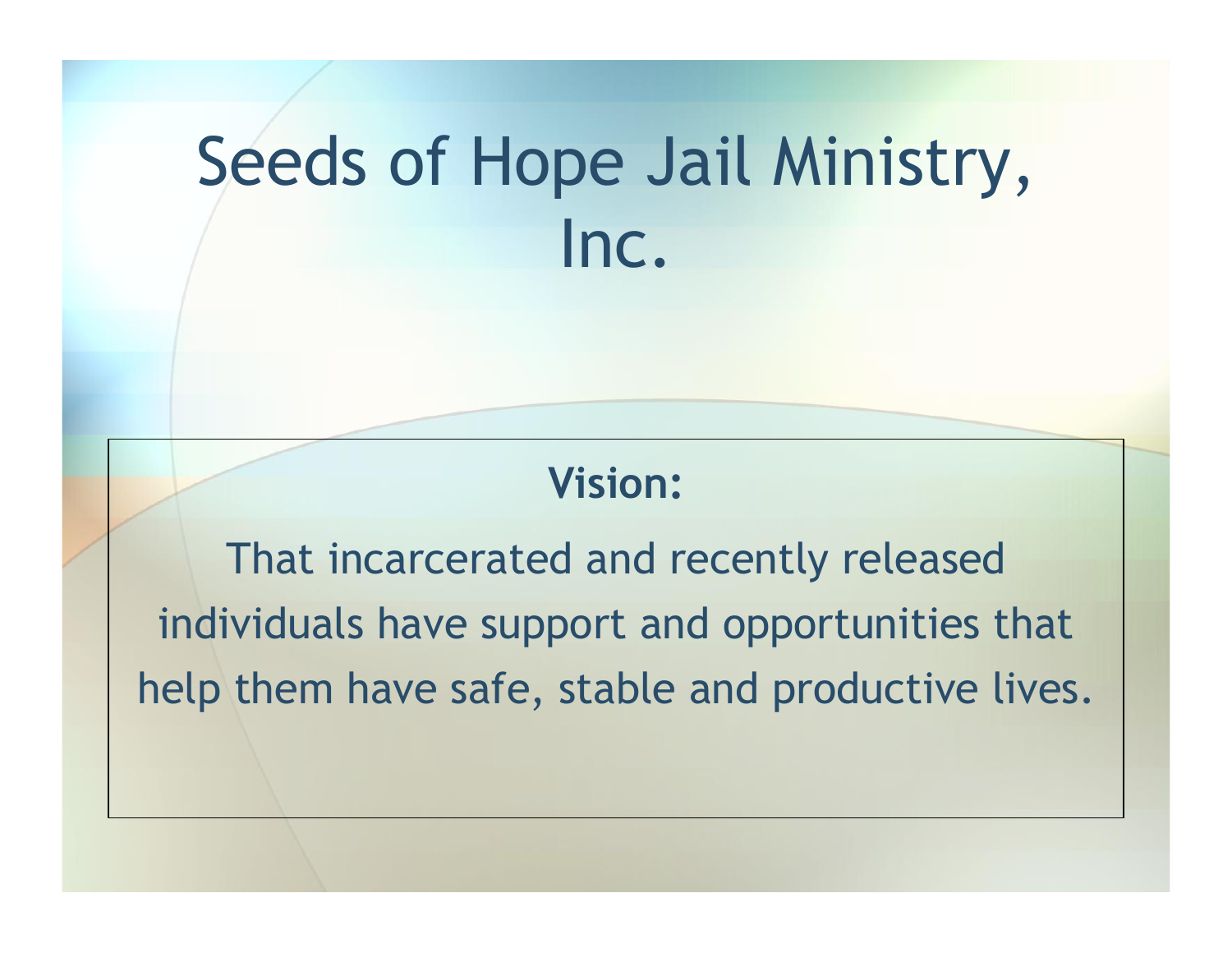## Seeds of Hope Overview

- History
- Vision/Mission
- Mentoring Risks
- Risk management
	- Why we do what we do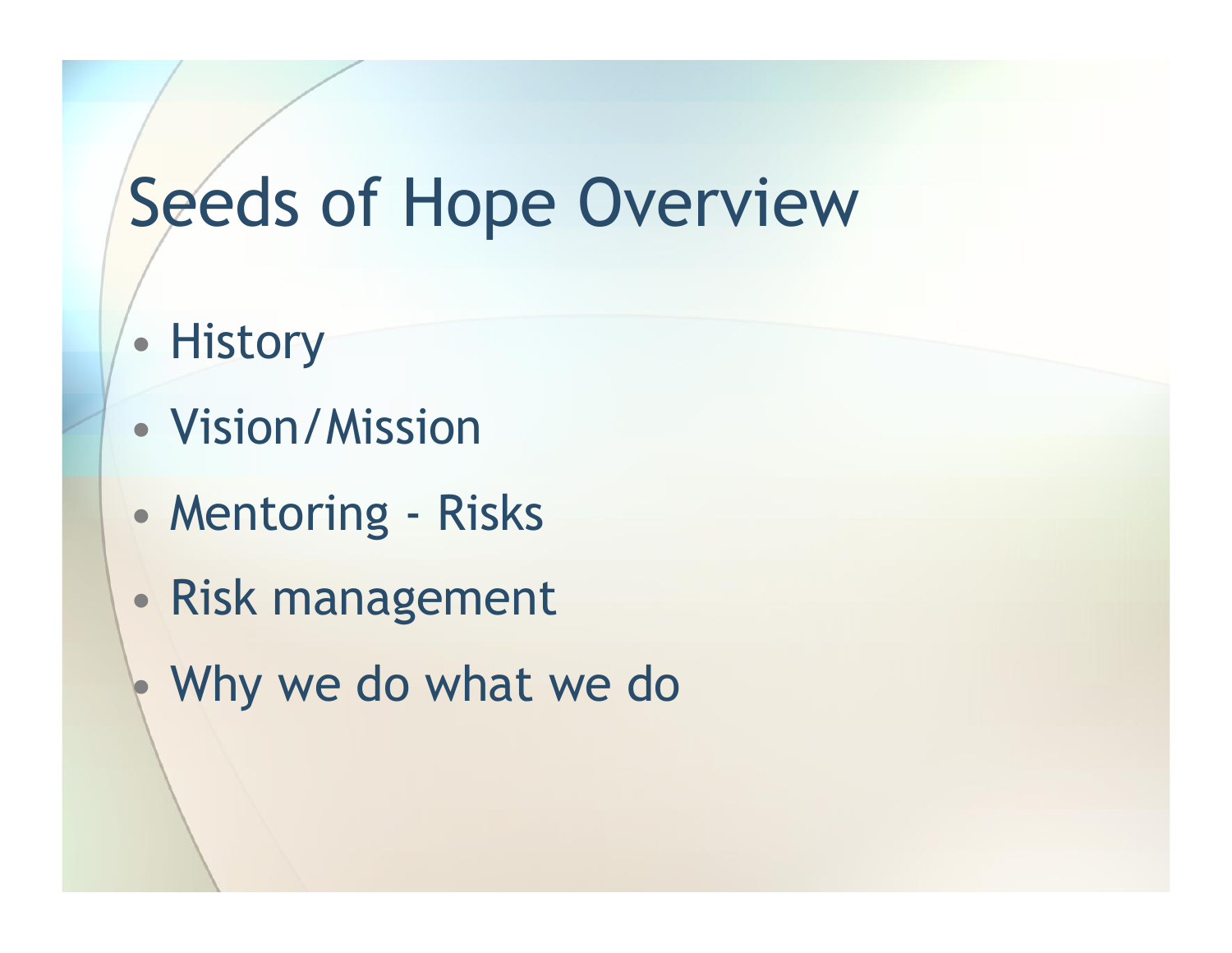#### Seeds of Hope History

- Jail ministry Gideon's
- Problem cycle of recidivism
- Clyde Jackson visiting churches 2005
- Meetings started drafting of constitution/bylaws and articles of incorporation so we could form a nonprofit corporation.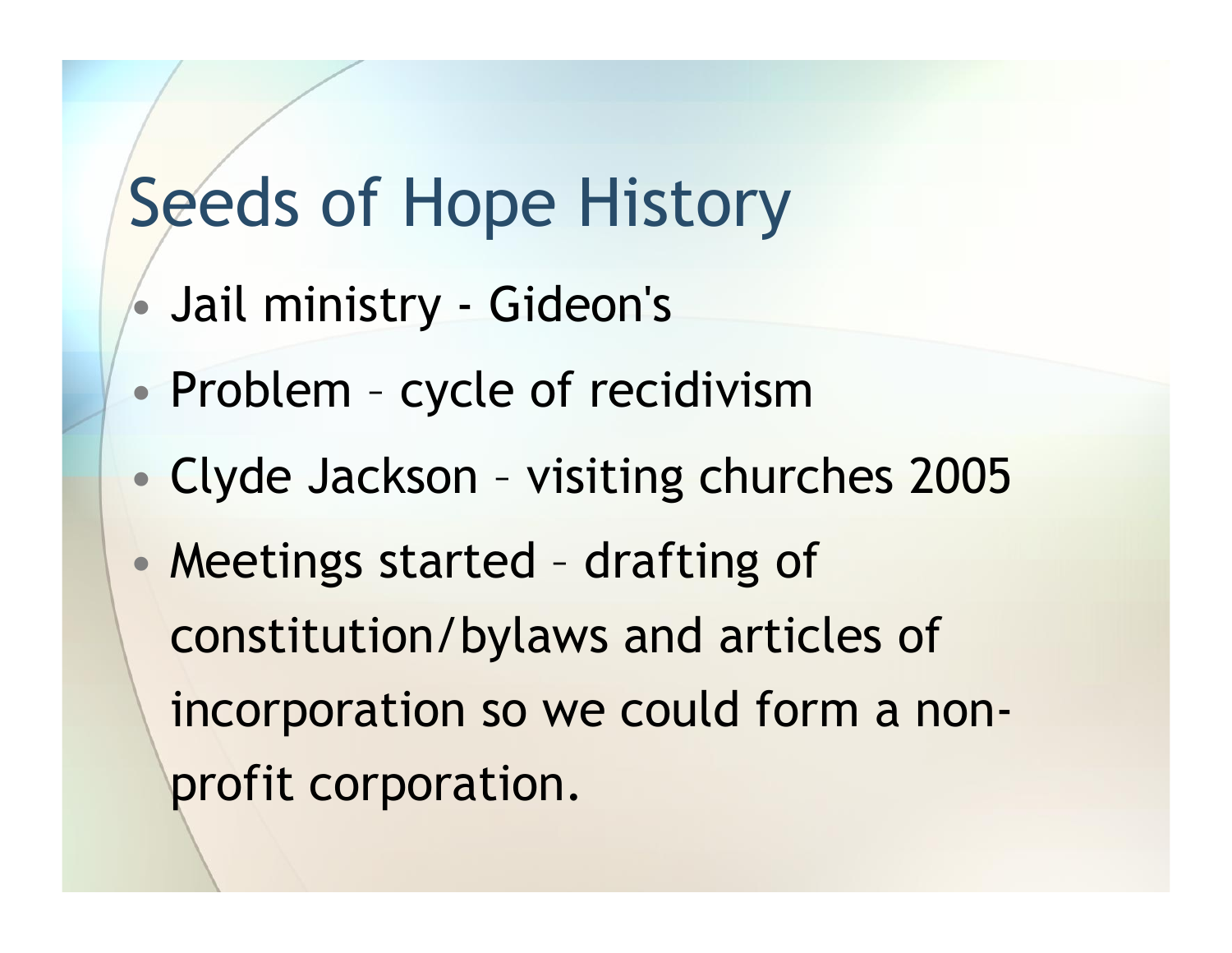#### Seeds of Hope History

- Nonprofit Kansas Corporation established in August 2007.
- 501 C3 IRS designation March 2008
- Started meeting at some local churches Cornerstone and Garden Valley Church.
	- Refining and defining how to accomplish our Mission.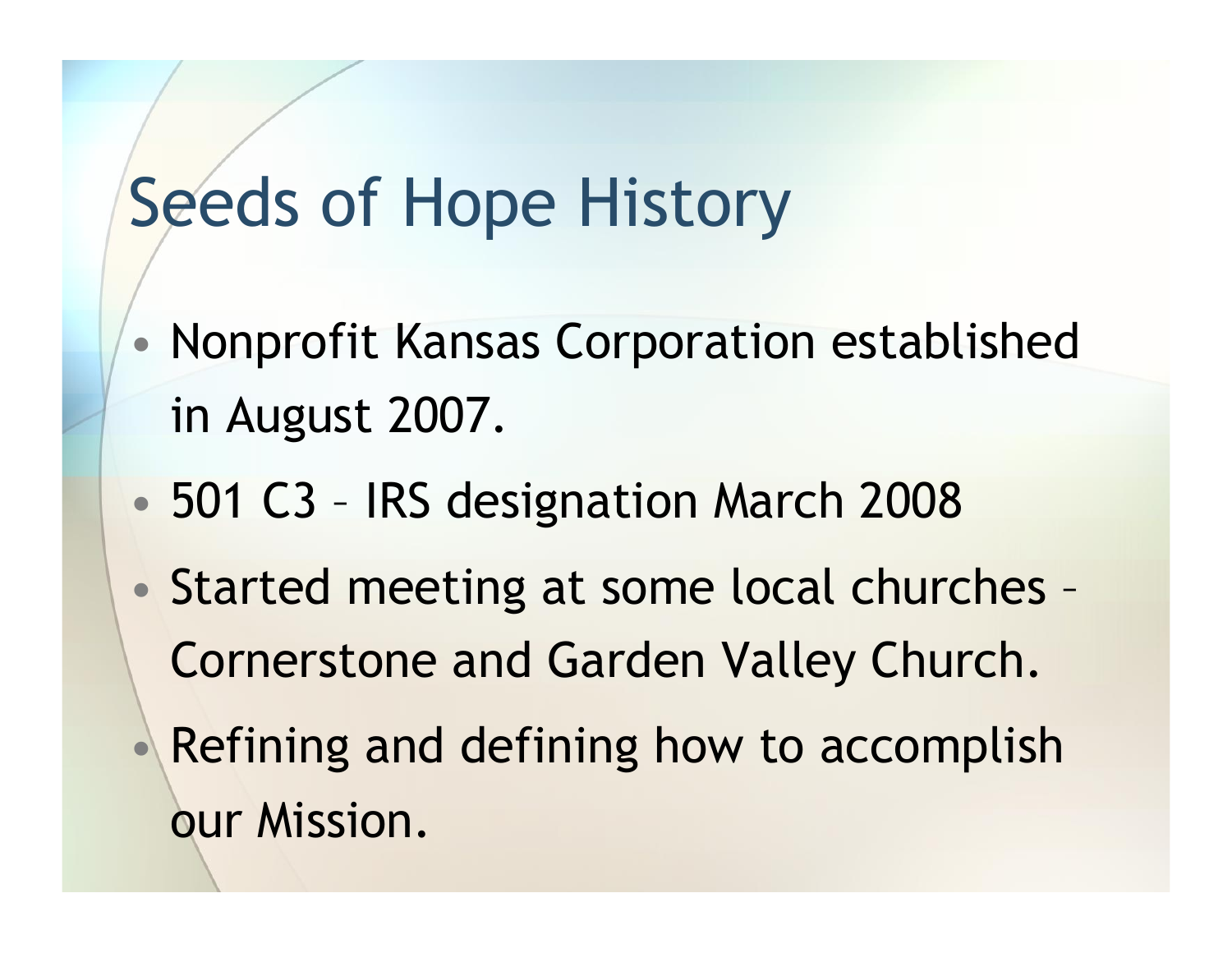#### Bylaws & Mission Statement

SOH is "a multi-denominational, faith based organization with a mission to served incarcerated and recently released members of our community. Through love, encouragement, and the life changing strength of Christ we first seek spiritual restoration followed by the practical meeting of temporal needs. This mission is accomplished by diligent evangelism, genuine discipleship, purposeful instruction and thoughtful guidance of the men and women we serve."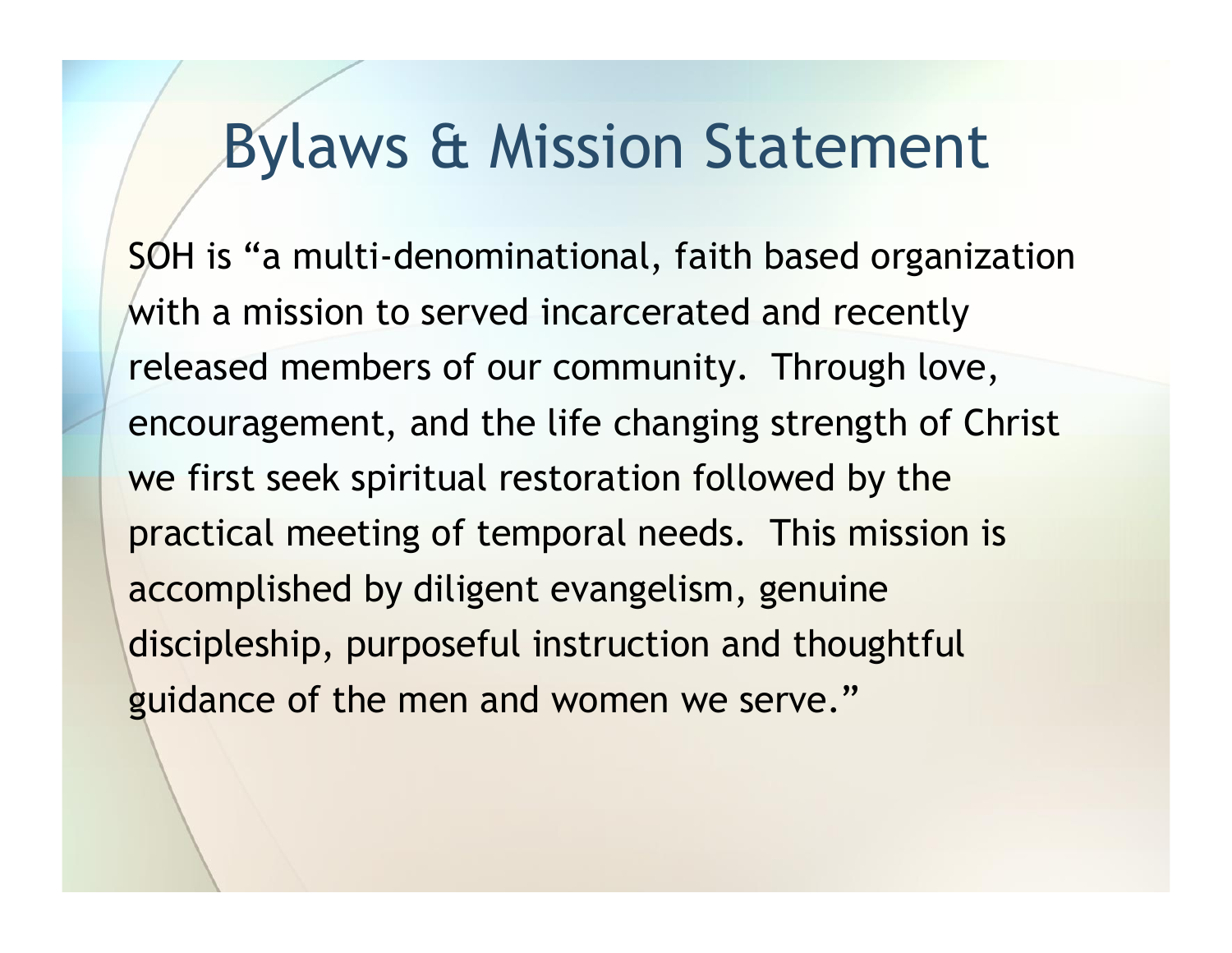# Focus: Transforming lives by sharing God's Love.



Basic Mission: To help incarcerated and recently released individuals grow spiritually, intellectually and in character so that they can successfully transition out of the corrections system and become contributing members of their families and communities.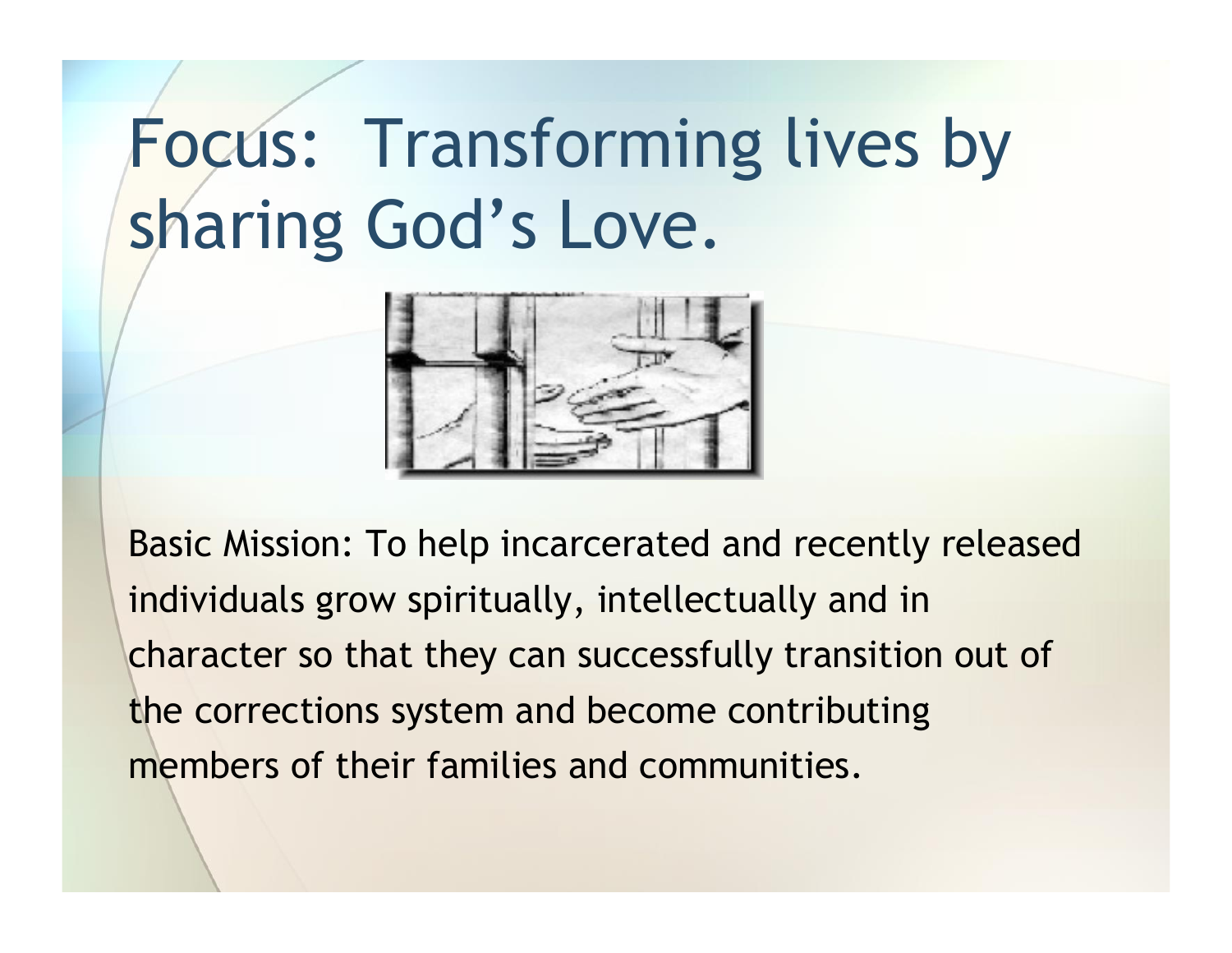#### Seeds of Hope History

- 2009 identity crisis as to what we could really do to positively accomplish our Mission.
- Out of that regular weekly meetings were set up at 1<sup>st</sup> Christian Church - design was to be a place where recently released persons could come for a support group and for business meetings.

Result  $\rightarrow$  focus bible study (The Peacemaker: A Biblical Guide to Resolving Personal Conflict by Ken Sande) prayer and new direction.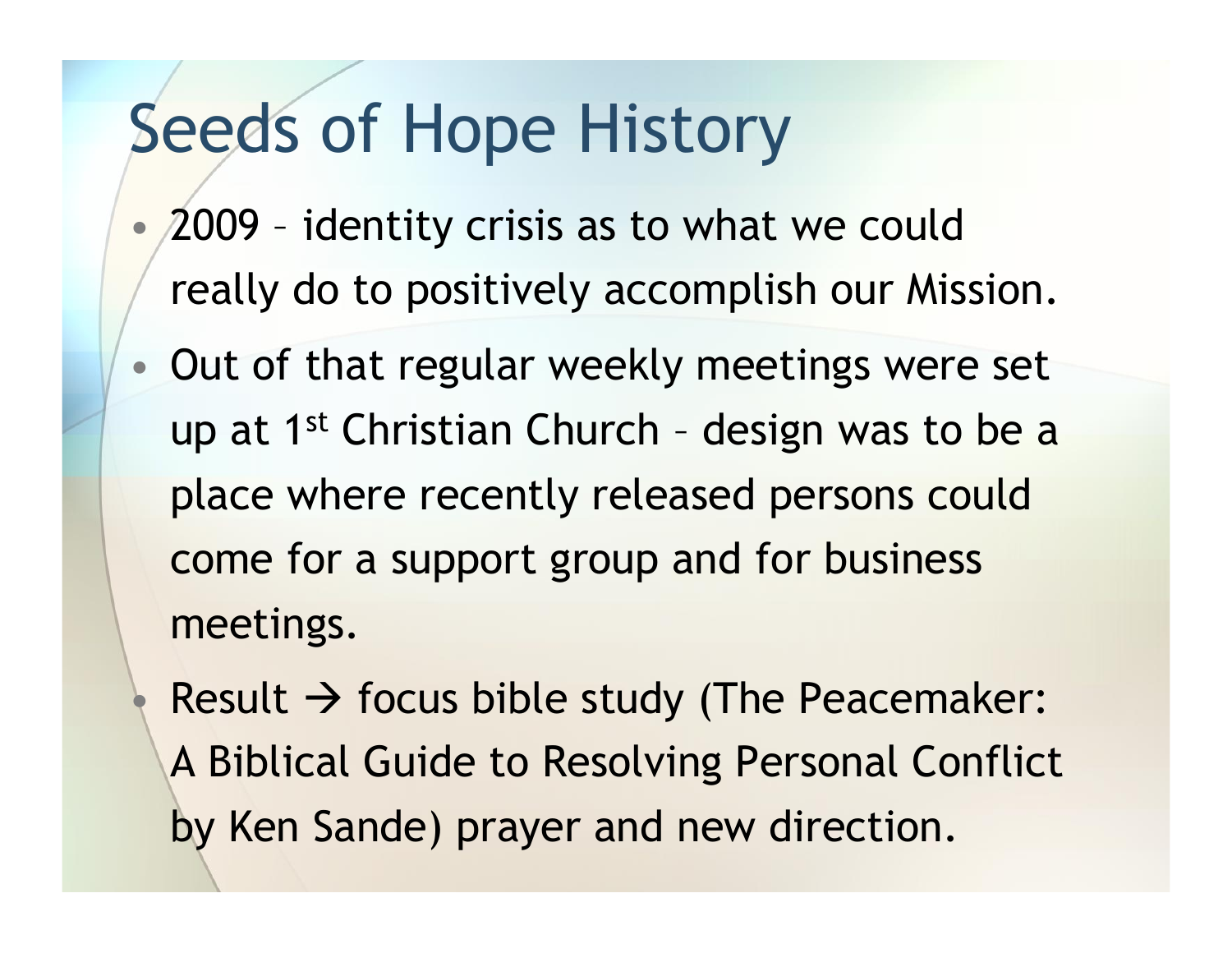## History > Grants

- Becky Upshaw work with the Prevention Center at the GCCC – found and did most of the leg for obtaining the grants.
- Garden City Alcohol Fund Advisory Committee  $\rightarrow$ Crossroads Cognitive Behavior Training.
- GED Program Collaborative project with Garden City Community College
	- Compassion Kansas Grant Capacity Building by Wichita State University Center for Community Support & Research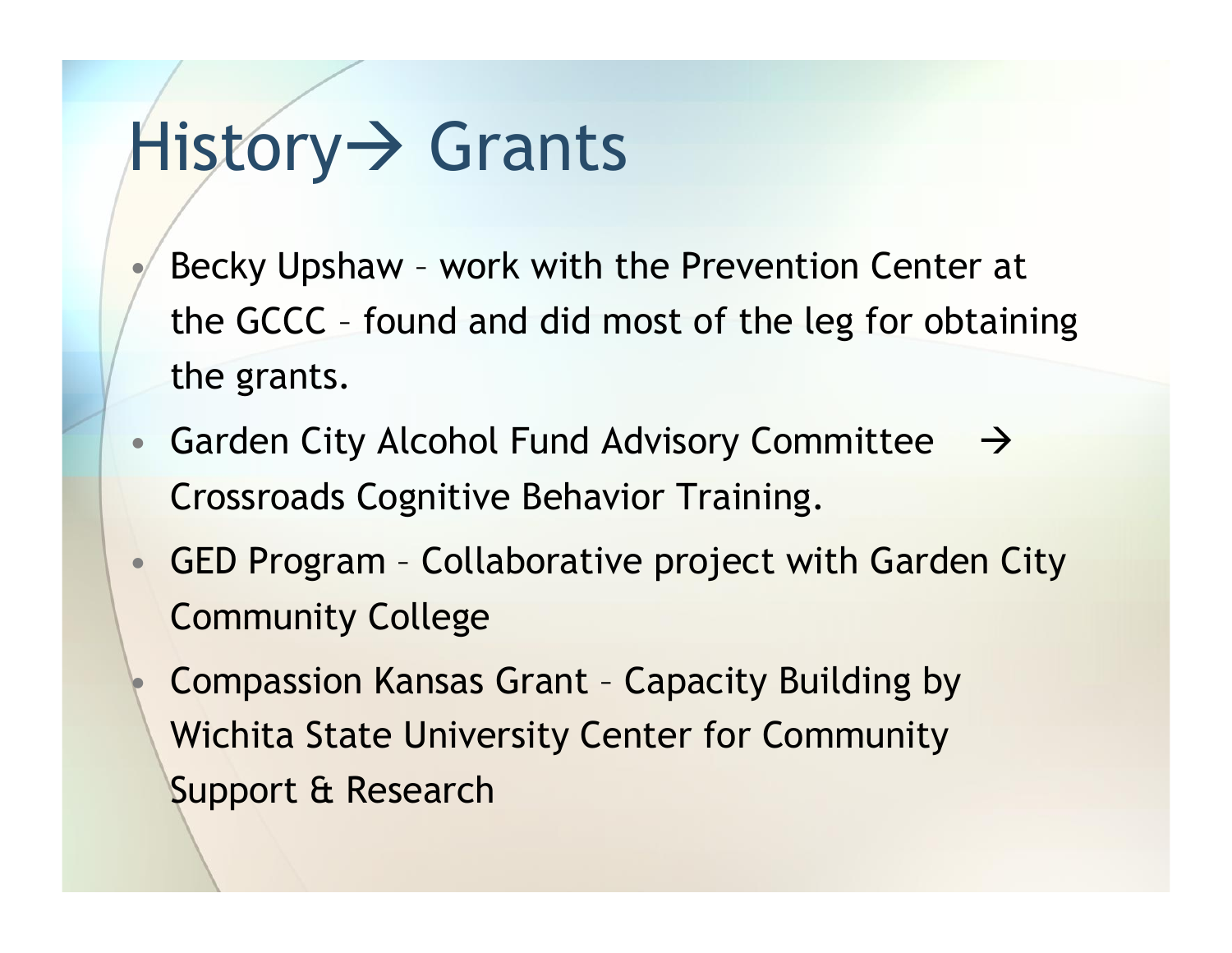## History > Grants

#### • Compassion Kansas Grant:

- $\triangleright$  Training in Financial Planning
- $\triangleright$  Training for Fundraising  $\rightarrow$  Annual Day of Praise in the Park and a food booth at the annual Tumbleweed Festival
- $\triangleright$  Helped with brochure development and revisions to vision and mission statement
- Second Chance Reentry Initiative Program (SCRIMP) Grant – U.S. Department of Justice
	- $\triangleright$  Mentoring program supported by client case management and job search assistance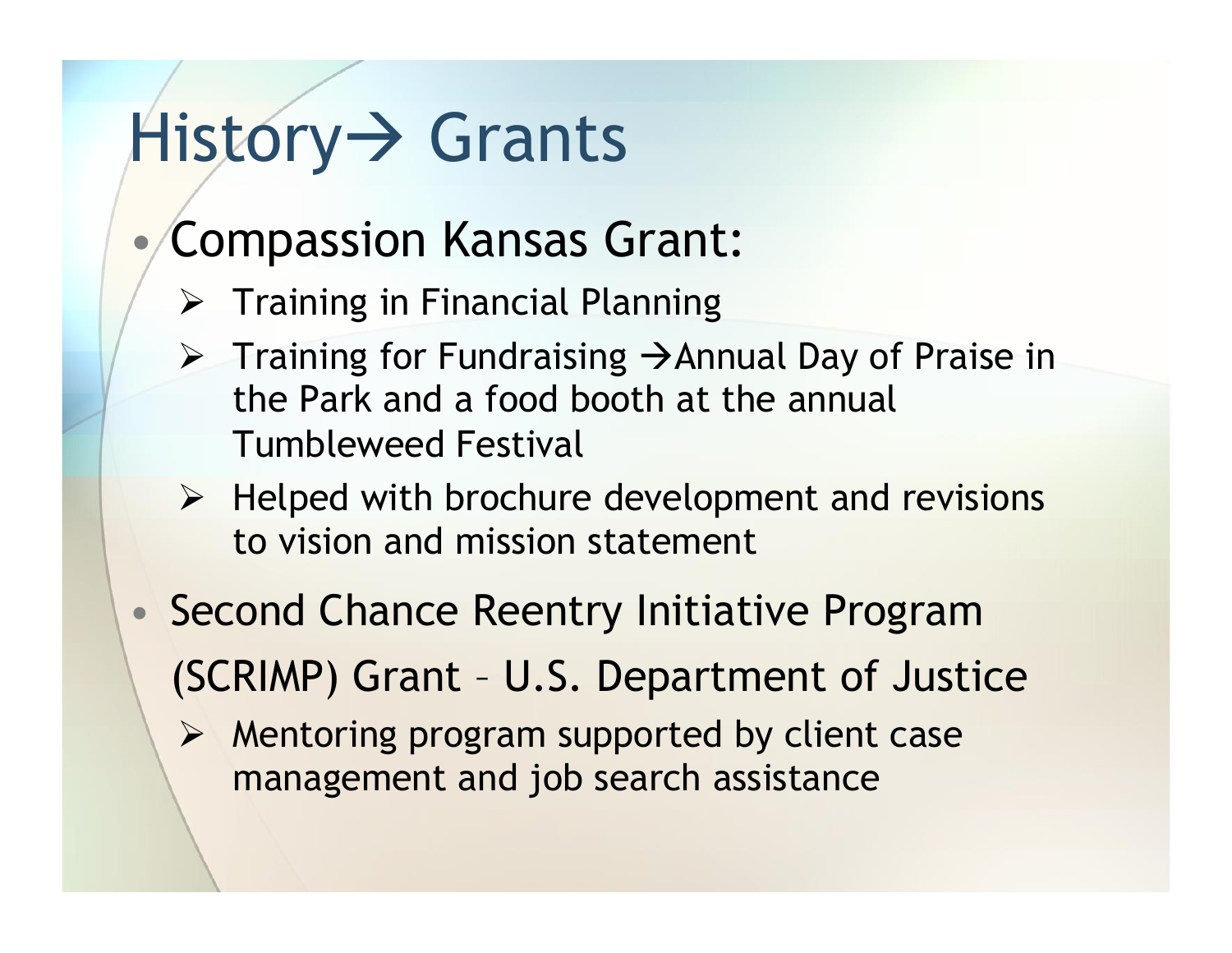### Mentoring ?

• Why Mentoring – met with some local Judges. One suggested that instead of focusing on transitional housing, to focus on how to help the families. Mentoring is how lives are changed (by making disciples).

- Are there risks with mentoring?
	- − Yes but anything worth while has risks.
	- − Risks are managed by the law, insurance and training.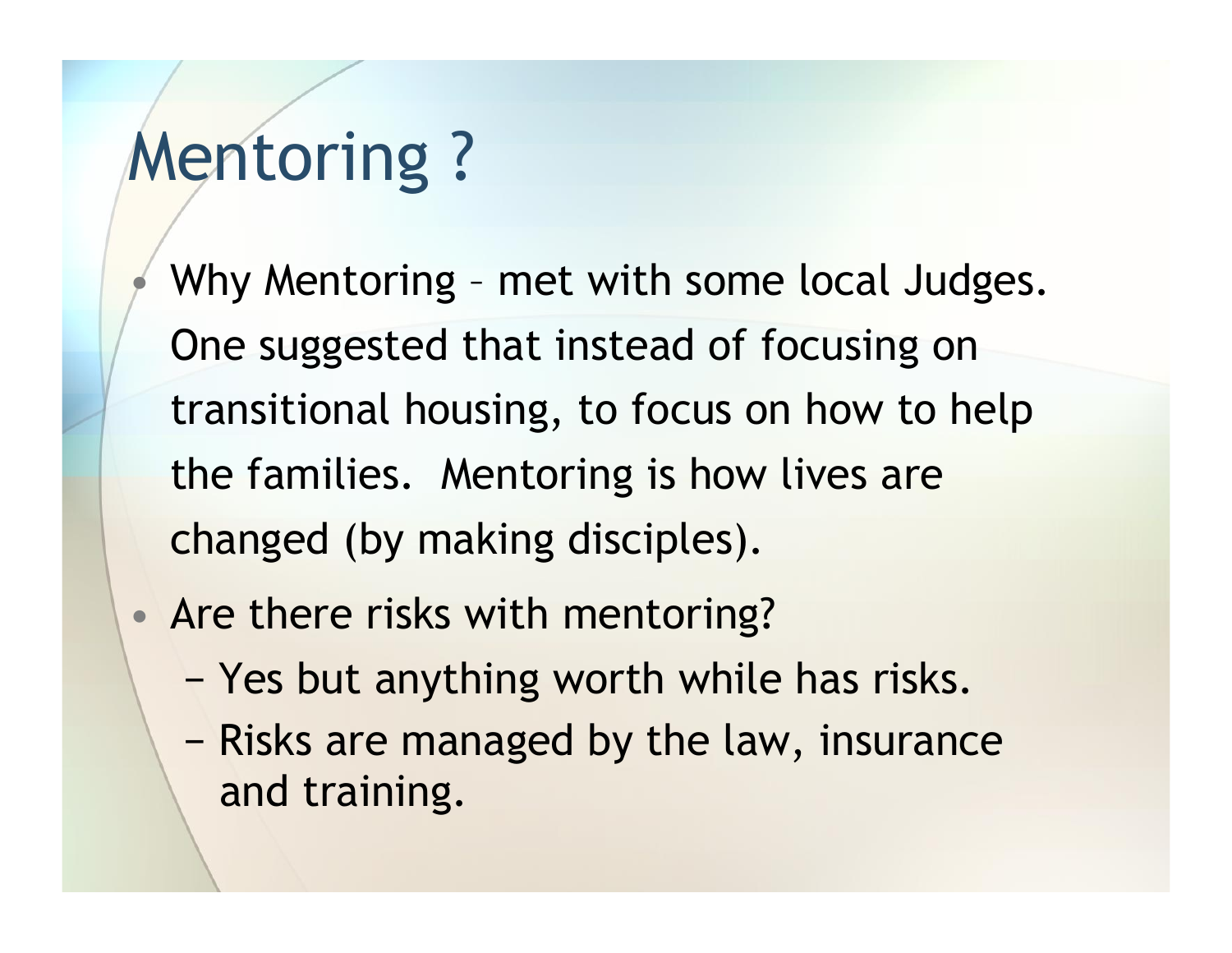#### Laws that encourage volunteerism.

 Kansas Law KSA 60-3601 entitled "Immunity from Liability for Volunteers of Certain Nonprofit Organizations, Limitations" at (b) states:

If a nonprofit organization carries general liability insurance coverage a volunteer of such organization shall not be liable for damages in a civil action for acts or omission as such volunteer unless (1) Such conduct constitutes willful or wanton misconduct or intentionally tortious conduct; or (2) such volunteer is required to be insured by law or is otherwise insured against such acts or omission but, in such case, liability shall be only to the extent of the insurance coverage.

 Federal Law under the Volunteer Protection Act, 42 U.S.C. §§ 14501-14505 Section 14503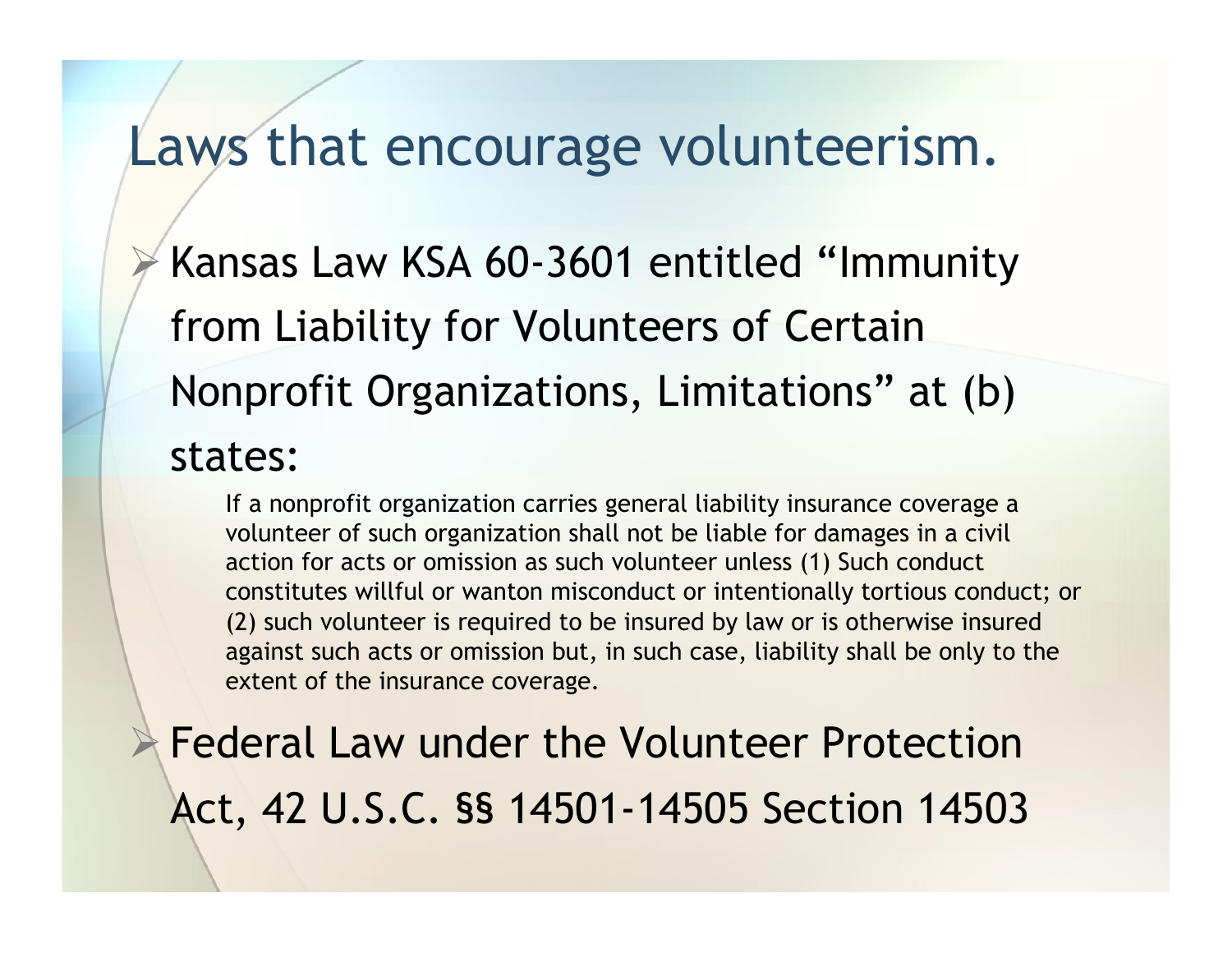#### Volunteer Protection Act (cont.)

In general, the Volunteer Protection Act states: [N]o volunteer of a nonprofit organization or governmental entity shall be liable for harm caused by an act or omission of the volunteer on behalf of the organization or entity if-

- (1)the volunteer was acting within the scope of the volunteer's responsibilities in the nonprofit organization or governmental entity at the time of the act or omission;
- (2)if appropriate or required, the volunteer was properly licensed, certified, or authorized by the appropriate authorities for the activities or practice in the State in which the harm occurred, where the activities were or practice was undertaken within the scope of the volunteer's responsibilities in the nonprofit organization or governmental entity;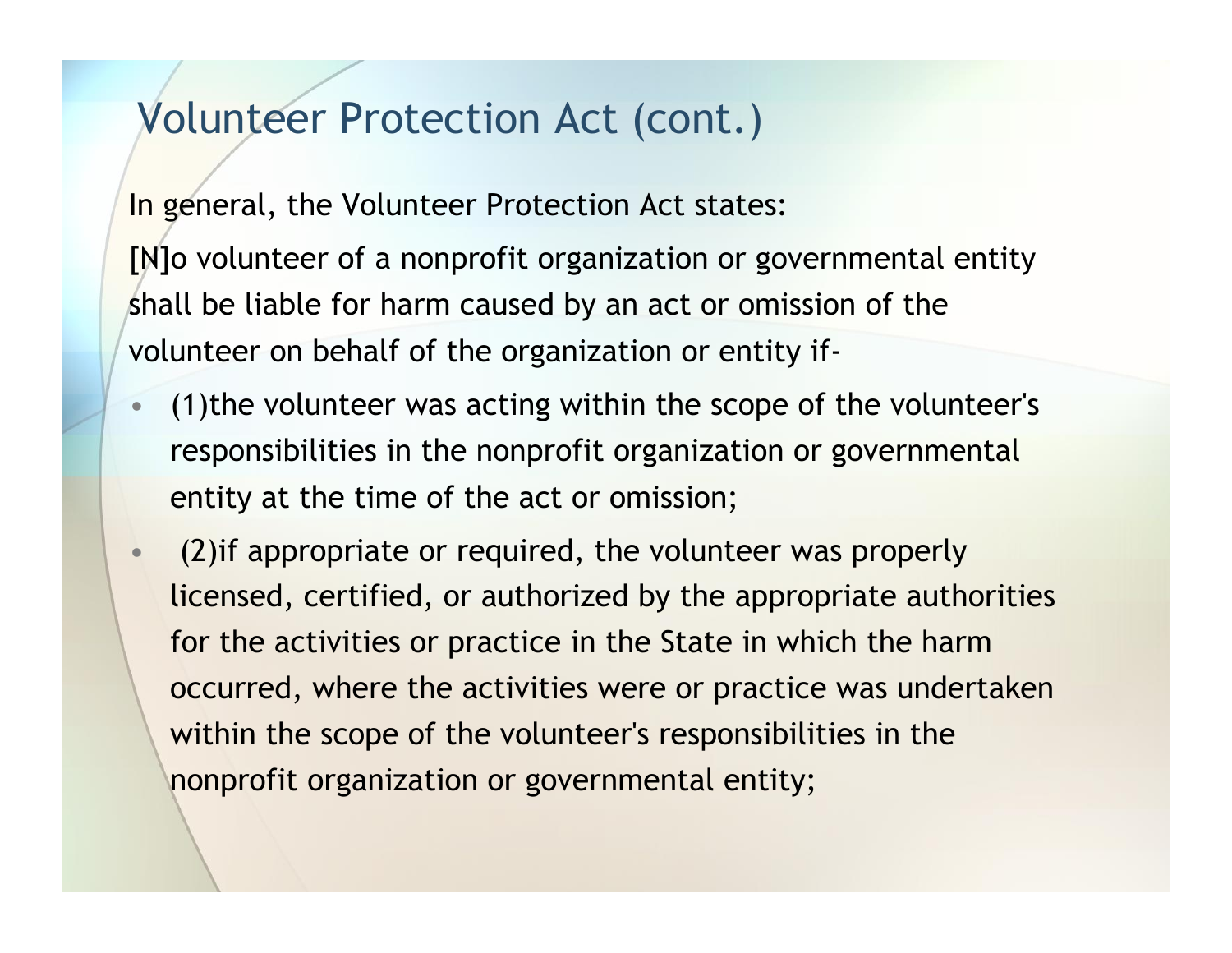#### Volunteer Protection Act (cont.)

- (3) the harm was not caused by willful or criminal misconduct, gross negligence, reckless misconduct, or a conscious, flagrant indifference to the rights or safety of the individual harmed by the volunteer; and
- (4) the harm was not caused by the volunteer operating a motor vehicle, vessel, aircraft, or other vehicle for which the State requires the operator or the owner of the vehicle, craft, or vessel to- (A) possess an operator's license; or (B) maintain insurance.

Bottom line: Volunteers are given some protections from ordinary negligence claims under these provisions.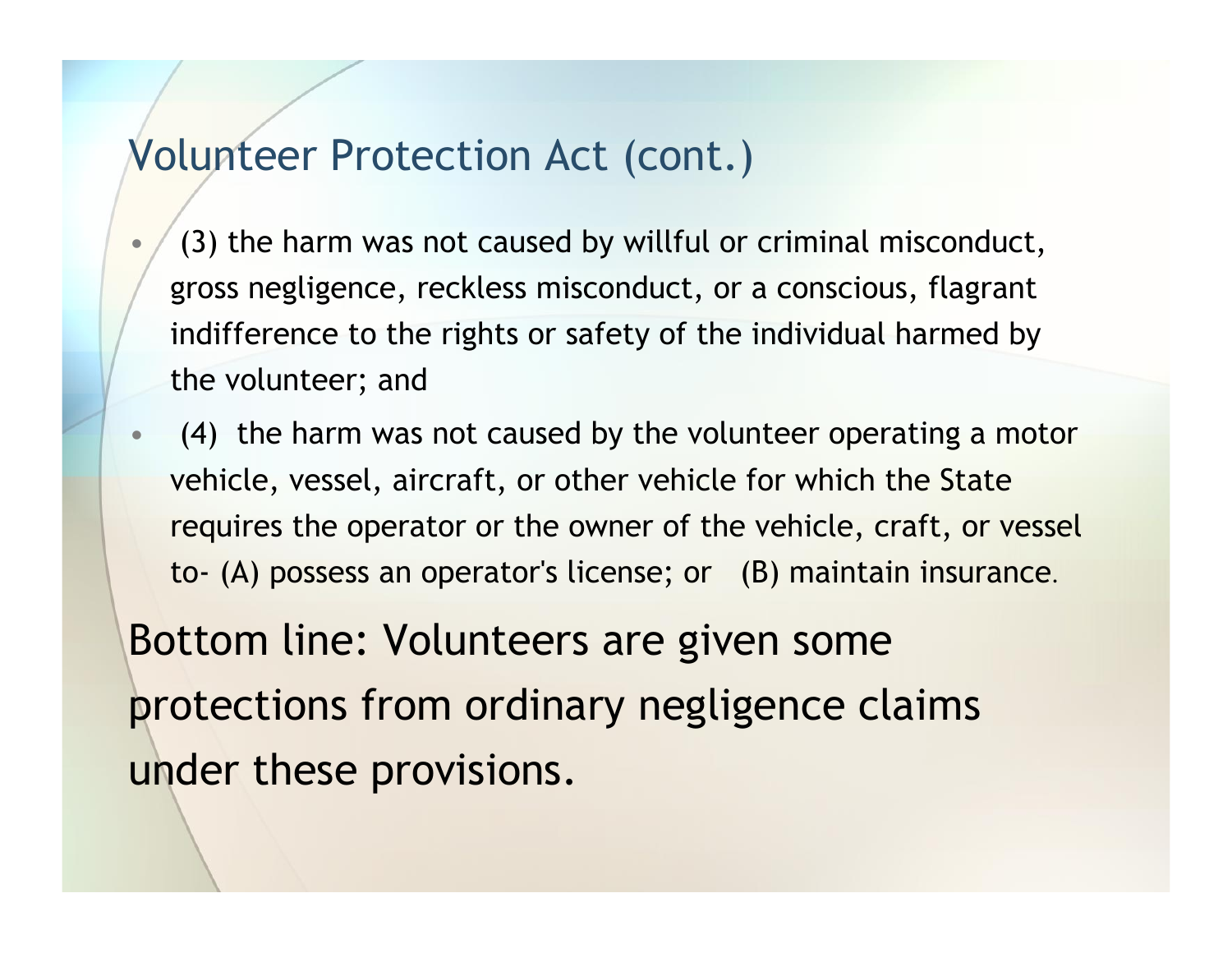### Mentoring- summary

- Volunteering is encouraged by the law.
- Risks is managed by training and insurance.
- Chance to change lives and help the community
- We have freedom to do so.
- Government grant requirements (religious activities must be conducted at separate time OR location) come from 1<sup>st</sup> Amendment rights establishment clause and are balanced by the free exercise clause.
- How does this affect Mentoring?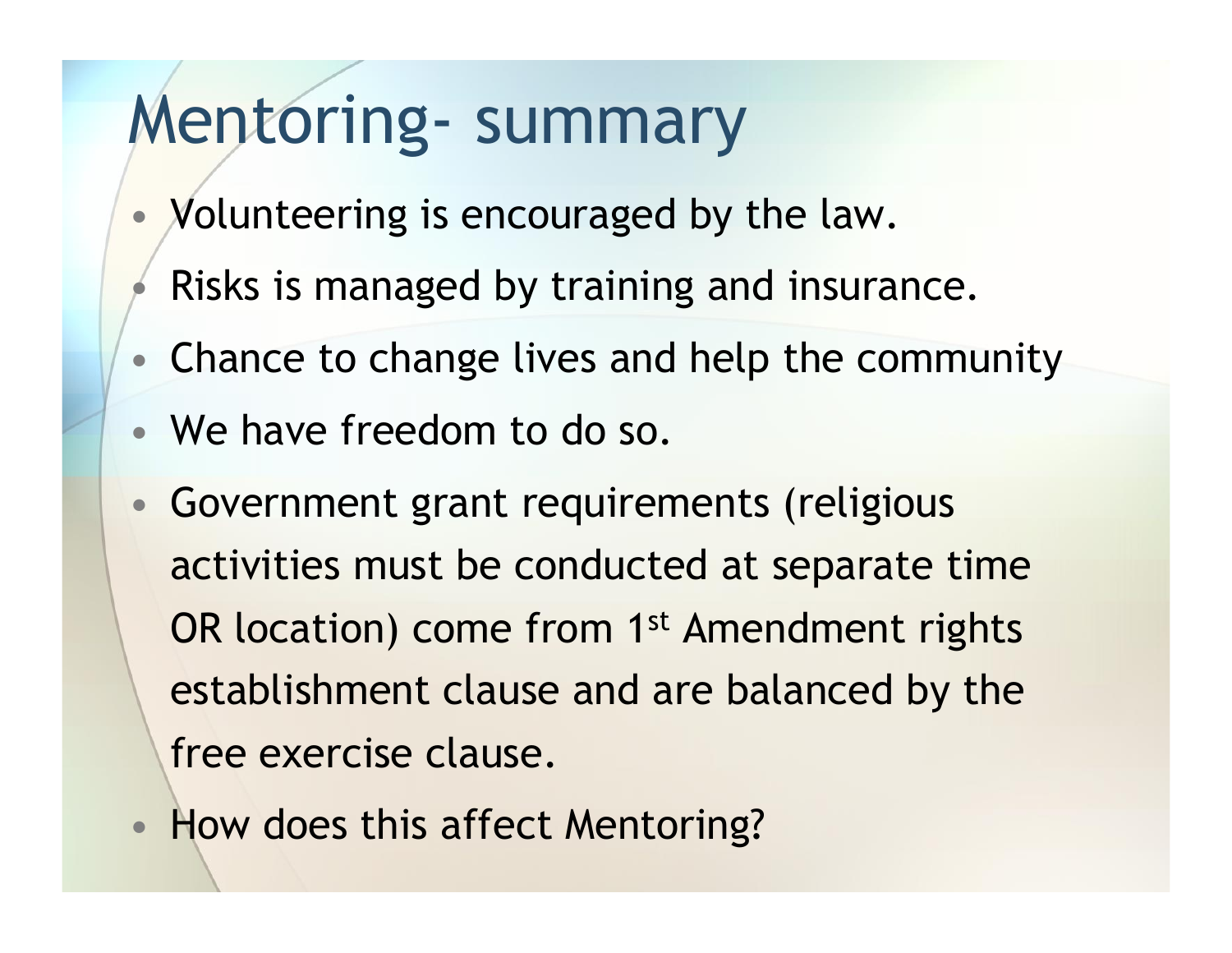#### Mentoring- summary (cont.)

At is not "illegal" for a volunteer (not an employee) to share their faith with a Mentee. All that is at risk is the grant funding. As long as the "separate time OR place" rule is followed, grant funding should not be put at risk by "religious activity".

• Not forcing our faith on others is really what's required to comply with separate time OR place requirements of grant funding.